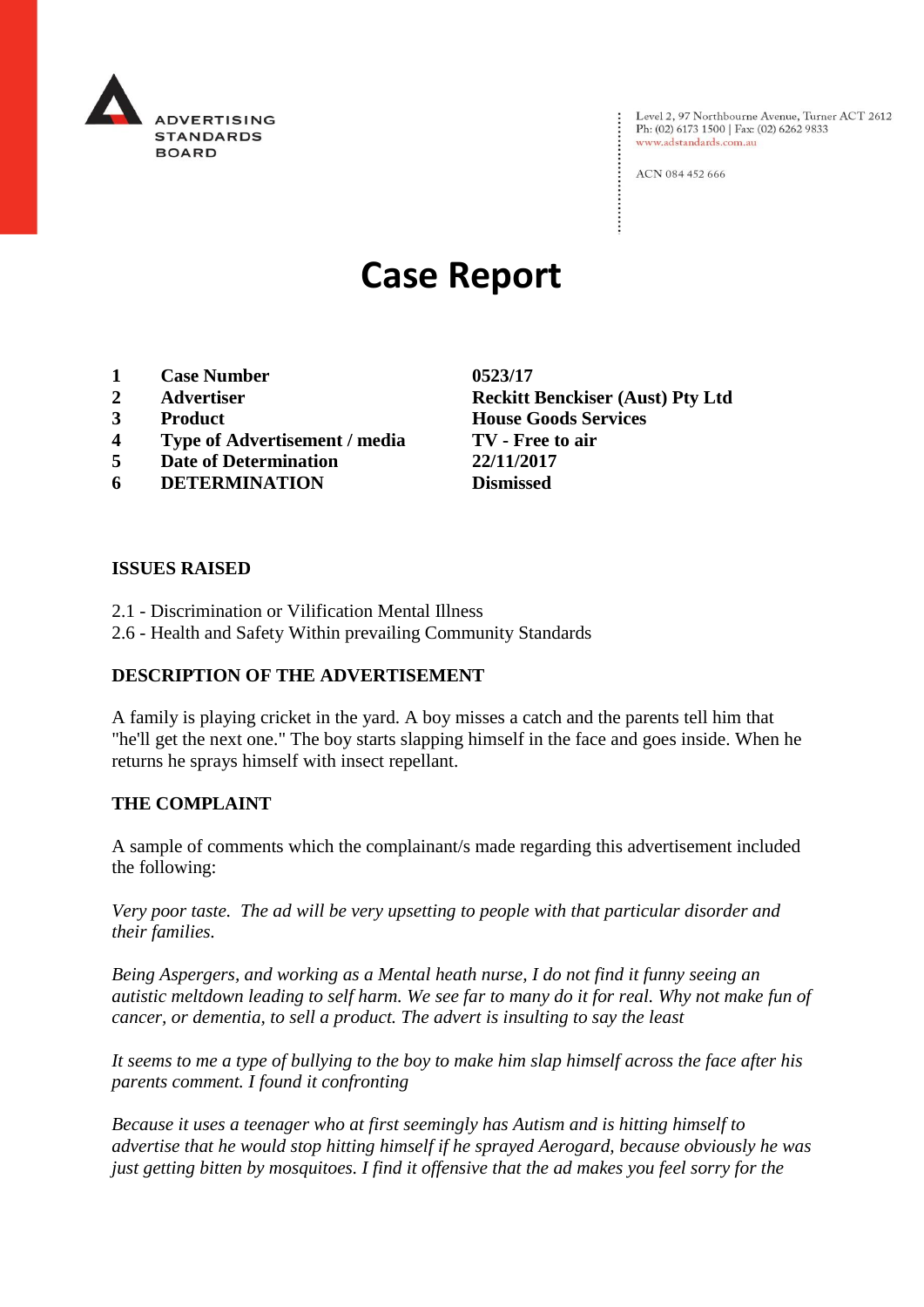*teenager, and even goes far enough to have the mother say "you put too much pressure on him", just prior to flipping your emotions upside down to reveal that the wasn't about Autism awareness or anything similar, but simply takes advantage of the intriguing nature of such a disorder to sell a shitty mosquito spray.*

*This ad alludes to child self harm and mimics the actions of some children who have intellectual disabilities. This is blatantly offensive and insensitive to those who can't control similar behaviours.*

*This add is clearly insuating that the boy is hurting himself because he has not caught the ball. This is suggesting that the boy has mental health issues. It is appalling to say the least. As I have a niece with meantal health problems and often hits herself I am extremely upset and offended by this add. I can only imagine hoe upsetting this would be to the parents of such children. This add should be removed immediately.*

*There are widespread real and serious social issues caused by undue pressure exerted on children to perform to the high expectations of others. It is a contributor to youth suicide and it is disgusting that this company sees fit to trivialise the issue with sick humour to sell insect repellant.*

*As a mother of a 16 year old son who died of suicide I find the content of the advertisement upsetting and out of line, with so many mental health issues today I find it hard to believe that Johnson & Johnson would even consider the stupid content of the ad. To have a teenage boy depicted as a self-harmer under pressure is beyond believe, and all for a fly spray. OMG. My partner and I just looked at each other when we first saw it just shook our heads in disgust.*

*It's offensive because the ad is making fun of kids with special needs or with a serious disability. The teenage boy slapping himself is disgusting. I can't believe this ad passed through.*

*Trivialising self harm!!*

*The boy looks like he is having a Tourettes moment and the parents reaction gives that impression. It belittles the agony Tourettes suffers feel and I myself find it upsetting to watch*

*It is degrading to those who have children with mental illness, ASD, Autism etc. Highly offensive*

*I'm offended by this advertising as it is making a mockery of mental health issues, self harm and self esteem. Its really pathetic and extremely insensitive. Aerogard being such an iconic product can definitely come up with something better than this.*

*It looks like the boy has a mental health disorder or is self harming through slapping and then the mother blames the father for what would be considered unhealthy behaviour.*

*I object strongly to the content of the ad, and to its inferences and undertones of the child suffering from ADHD, This is reinforced by the language "The Mother" uses*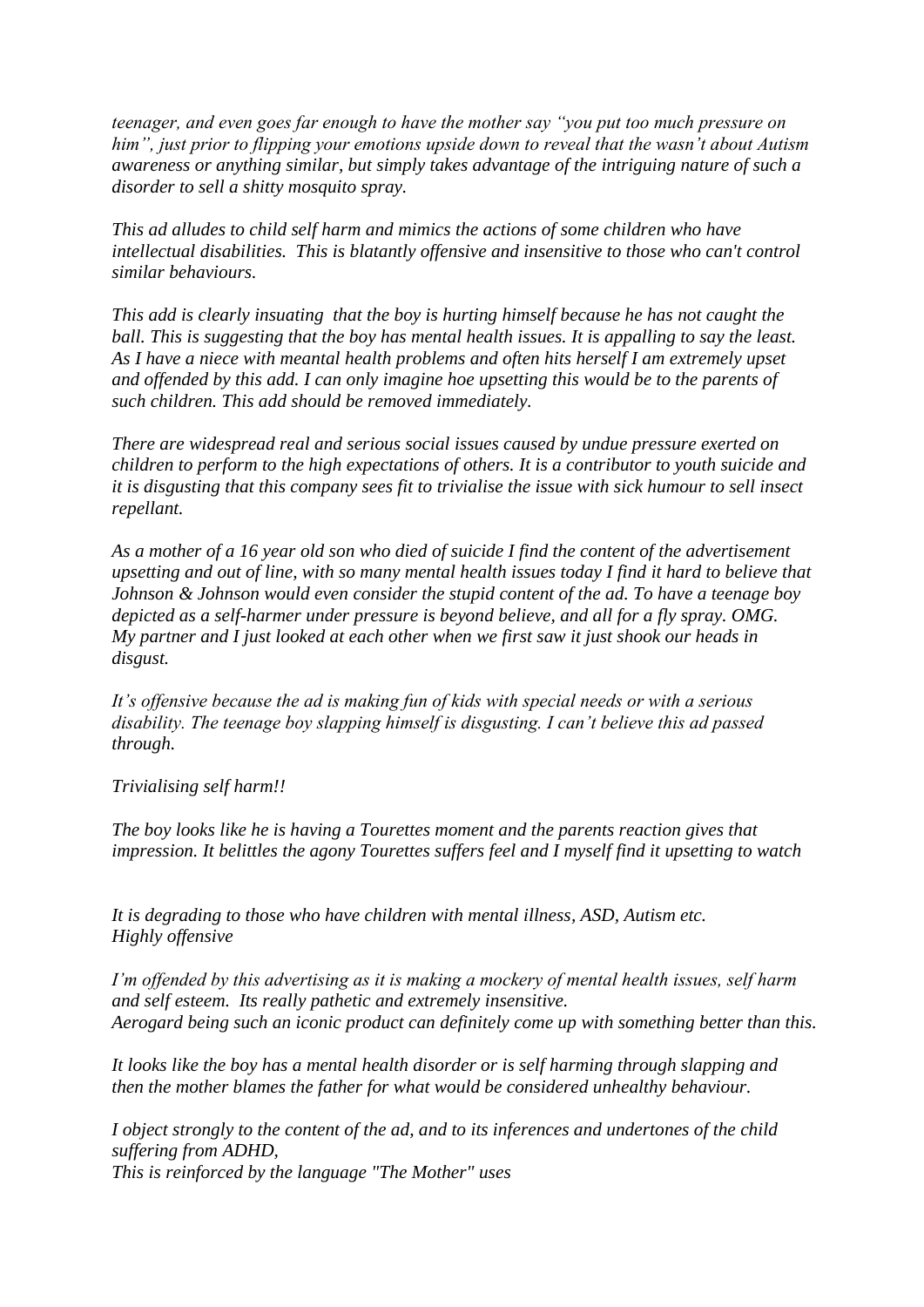*and again by the way the young man has been directed to exit the scene. I cannot imagine the distress this must cause to families who may have one or more ADHD sufferers .*

*The advert is offensive, disrespectful and in the poorest taste .*

*I do not believe self harm is something to make a joke out of. As a mother of a child with anxiety, who at times of extreme panic hits himself in a similar way to the boy on the ad, I found this ad to be distressing. If it had not been for the comments of the parents, there would not have been an issue with the ad. To give the impression that the ad was about self harm when it was really about a bug repellant I found objectionable.*

*It trivialises and makes fun of self harm and mental illness. It's especially offensive because the subject is a teenager.*

*This is a serious illness and demeaning to those with terets*

*The ad in very poor taste satirised self-harm of adolescents by having the parents mix up selfharm of their son with him supposedly swatting away insects!*

*Mental illness or disability is not humorous and should not be used to advertise products. Disrespectful, that could be a real situation very traumatic for the family.*

## **THE ADVERTISER'S RESPONSE**

Comments which the advertiser made in response to the complainant/s regarding this advertisement include the following:

*Complaint Reference No. 0523/17*

*AEROGARD AUSTRALIA RESPONSE*

*Description of the advertisement*

*In this commercial, an Australian family is outside playing a game of backyard cricket. The daughter bowls to her father who launches the cricket ball into the air with his bat. The son steps forward to catch the ball and is briefly distracted by the sound of a buzzing mosquito around his head.*

*As a result, he tilts his head down just as the ball bounces off his head and falls to the ground. He looks rather disappointed, and his dad reassures him, telling him not to worry and that he'll "get the next one". We see the boy once again bothered by the mosquitoes as he slaps himself to try and kill them. While it's completely clear to the viewer that the boy is slapping at mosquitoes, his parents, thinking their boy is disappointed in himself about dropping the catch and not actually bothered by mosquitoes, tell their son to not be so hard on himself.*

*He slaps his arms as one would when mosquitoes are buzzing around and storms inside as we see his father looking guilty/concerned. Mum gives Dad a stern warning telling him that he "puts too much pressure on that boy". We then see our son re-emerge from the house with a can of Aerogard, happily spraying his arms and now looking filled with confidence. A voiceover is heard telling the audience to protect family time with Aerogard odourless spray.*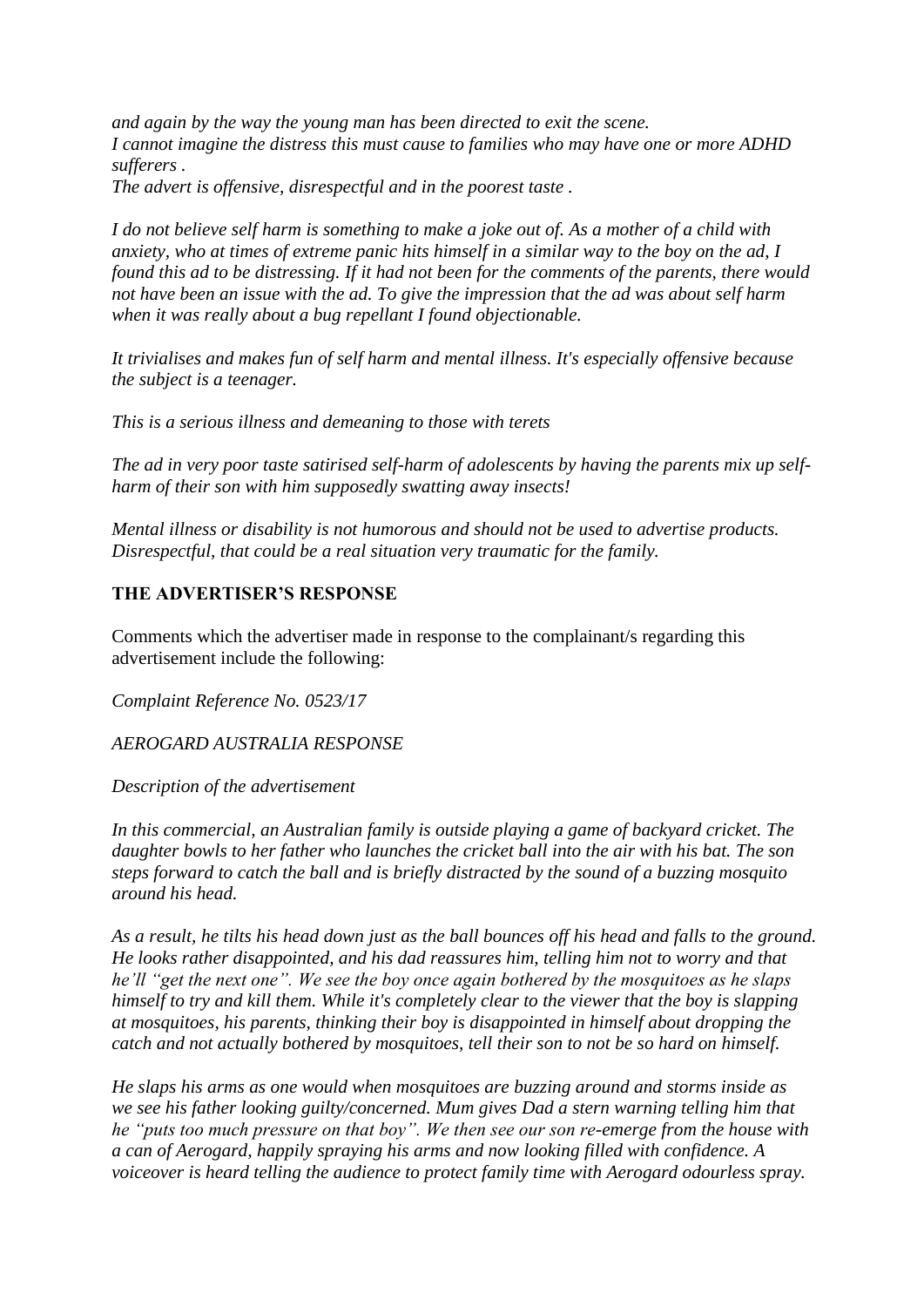*We see our son re-join the family cricket game as makes a diving catch before winking at camera.*

*The clear take-out of the commercial is that mosquitoes detract from time spent together as a family and, in this scenario; the mosquitos have caused a humorous misunderstanding. Aerogard can prevent mosquitos coming near and therefore protect precious family time.*

*Copy of the script (30" version)*

*We open on a family playing backyard cricket. The daughter bowls to the dad. We hear the dad say "show us what ya got".*

*The dad swings hard and skies the ball and the whole family start to yell "Oooh!".*

*The son looks upwards at the towering catch. The ball flies high in the air. We hear dad say "It's in the air, oh, that's yours mate, that's yours"*

*In slow-motion we see the son prepare to catch the ball and a slight mosquito buzzing sound as we hear dad say " Oh, that's yours mate, that's yours".*

*We hear a slight slight "Thunk!" as the ball flies through his hands and bounces off his head. The parents react and dad offers some encouragement. "Nice try mate...don't worry you'll get the next one."*

*The son dusts himself off and takes his position. We hear the sound of a mosquito, the son notices. The son slaps the mosquito.*

*We cut to the parents and see that they have stopped smiling. The dad reacts by saying "Hey, don't be so hard on yourself mate."*

*We cut back to the boy and hear another mosquito and the son slaps himself again as he storms out of the frame.*

*As the son slaps himself we cut wide to see the parent's perspective without hearing the mosquito. The mum reacts with shock, "Darling, stop that," as the son storms off.*

*The mum turns to the dad and scolds him. "You put TOO MUCH pressure on him."*

*We cut to a quick close up shot showing the Aerogard being sprayed on the son's arm.*

*VO: Mossies make a mess of family time.*

*We cut to a new frame of the son spraying Aerogard on himself and then begins to walk out of the frame.*

*VO: Protect yours with Aerogard odourless spray.*

*We cut to a blurred frame of the family playing in the background with a close up of the Aerogard can.*

*Super: Protect family time*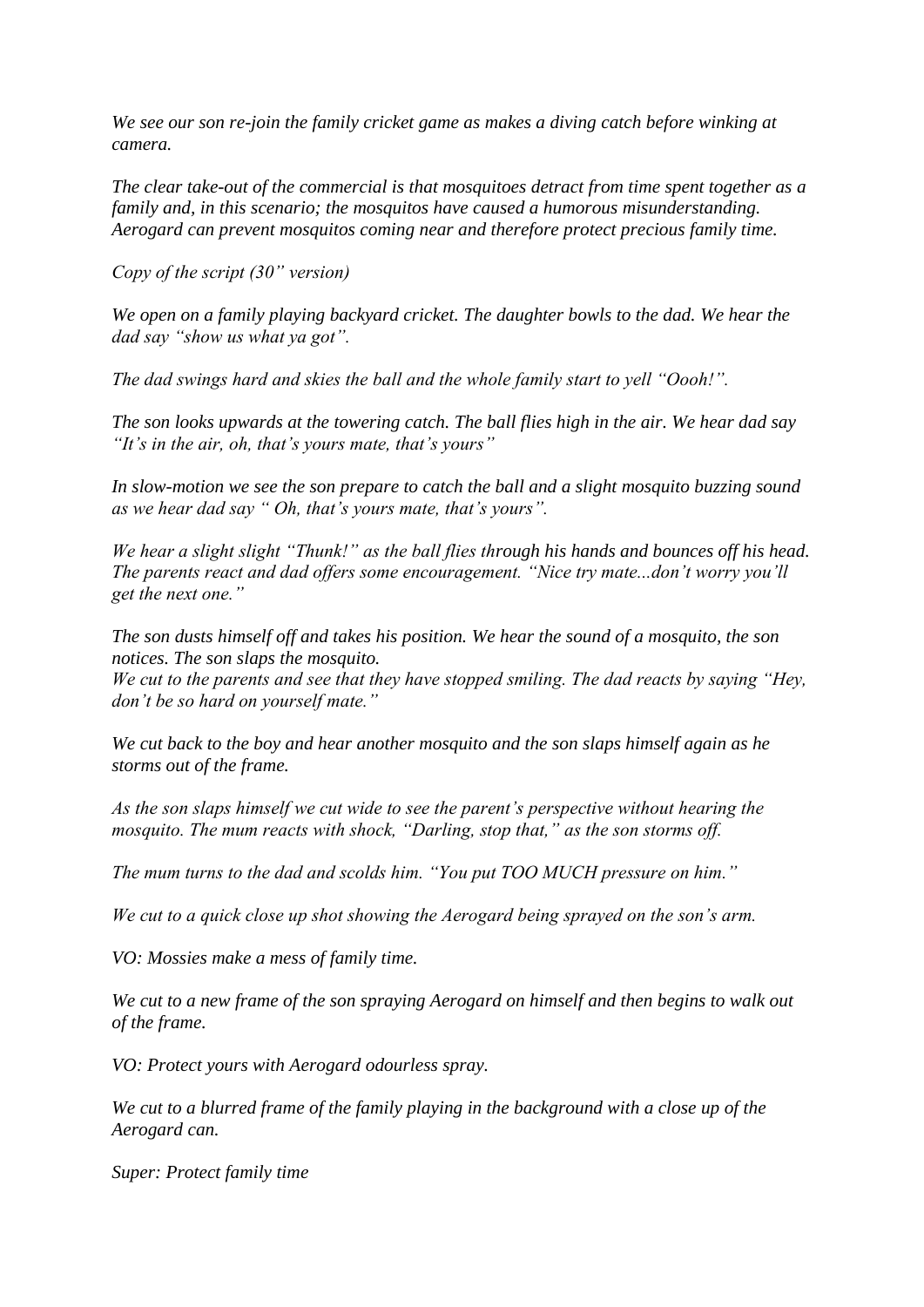*We cut to a new frame of the boy suspended in the air catching the boy as he winks.*

*VO: "…and Avvagoodweekend".*

*Copy of the script (15" version)*

*We open on a family playing backyard cricket. The daughter bowls to the dad.*

*We hear the dad say "show us what ya got".*

*The dad swings hard and skies the ball and the whole family start to yell "Oooh!".*

*The son looks upwards at the towering catch. The ball flies high in the air. We hear dad say "It's in the air, oh, that's yours mate, that's yours"*

*We see the son prepare to catch the ball and a slight mosquito buzzing sound as we hear dad say " Oh, that's yours mate, that's yours".*

*We hear a slight "Thunk!" as the ball flies through his hands and bounces off his head. The son dusts himself off and takes his position. We hear the sound of a mosquito, the son notices. The son slaps the mosquito.*

*We see the son slap himself again as he storms out of the frame.*

*We cut to a quick close up shot showing the Aerogard being sprayed on the son's arm.*

*VO: Mossies make a mess of family time.*

*We cut to a new frame of the son spraying Aerogard on himself and then begins to walk out of the frame.*

*VO: Protect yours with Aerogard odourless spray.*

*We cut to a blurred frame of the family playing in the background with a close up shot of the Aerogard can.*

*Super: Protect family time*

*We cut to a new frame of the boy suspended in the air catching the boy as he winks.*

*VO: "…and Avvagoodweekend".*

*CAD details*

*Reference number: G53LNHPA Rating: G*

*Aerogard comments in relation to the complaint*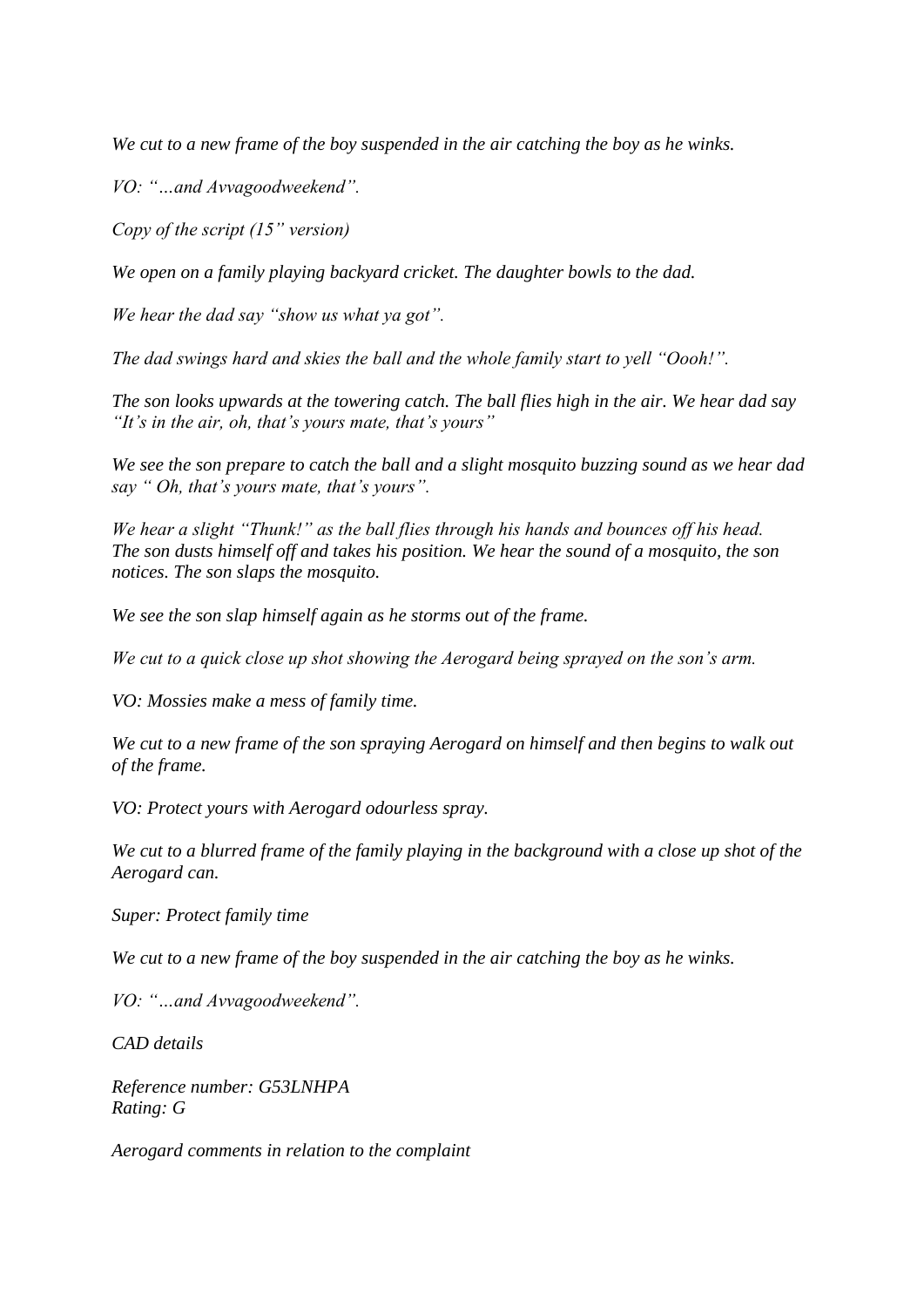*Thank you for bringing to our attention the complaints you received regarding our Aerogard advertisement. Aerogard is committed to responsible advertising and we have carefully reviewed the complaint concerning the TVC, including all components of Section 2 of the AANA Code of Ethics.*

*We are truly saddened to hear that some people had this reaction to our Aerogard ad.*

*We agree about the gravity of the issues mentioned in the complaints and it was absolutely not our intention to make light of such important issues in any way.*

*The core idea of the campaign is that time spent together as a family is a very precious thing that should be valued and protected. Anything that encroaches on or detracts from this special time should be seen as a negative and addressed. In this case, it is mosquitoes that are seen as the issue.*

*We aimed to show that the boy's attempts to swot/repel the mosquitoes were misunderstood by his family and we aimed to bring some humour to this. In our creative exploration it occurred to us that much of this Aussie humour has a strong streak of misunderstanding/pathos running through it and we wanted to tap into this.*

*The comedy of the ad was always intended to be around this idea of misunderstanding. The audience are always completely clear that the young boy is attempting to slap mosquitoes out of his face; the joke is on the parents thinking their son is slapping himself, when he is actually (and very obviously to the viewer) slapping mosquitoes. This clarity around the scenario was very important to us along with the tone of the piece. To keep it light, fun and clearly based on a misunderstanding, we thought it was important to end the ad with the boy coming back out into the garden, with the mosquito issue now resolved, clearly happy and ready to enjoy the family cricket game without distractions. It is also important to mention that the people in the field don't treat the boy's reaction as a joke, instead they show genuine compassion.*

*We are truly sorry if anyone felt that the ad had a negative impact on such a serious issue but we cannot stress strongly enough that this absolutely was not our intention.*

*Aerogard is a well-known Aussie family brand, and this advertisement was in no way designed to cause any offense.*

*We have taken our customers' complaints seriously and have made the decision out of good faith to remove any scenes from our advertisement that could be misinterpreted.*

*To confirm, the following scenes from the Aerogard 30-second TVC have been removed to be re-edited into a 15-second TVC:*

- *• Boy slapping himself in the face to swat away mosquitos (from 7-18 seconds)*
- *• Boy slapping his arms to swat away mosquitos (at 17 seconds)*
- *• The parents' reactions throughout the TVC (from 7-18 seconds and 19-22 seconds)*

*We have made the decision to cease airing the current 30-second TVC after the end of this week. Any Aerogard TVC to air thereafter will be the 15-second edit.*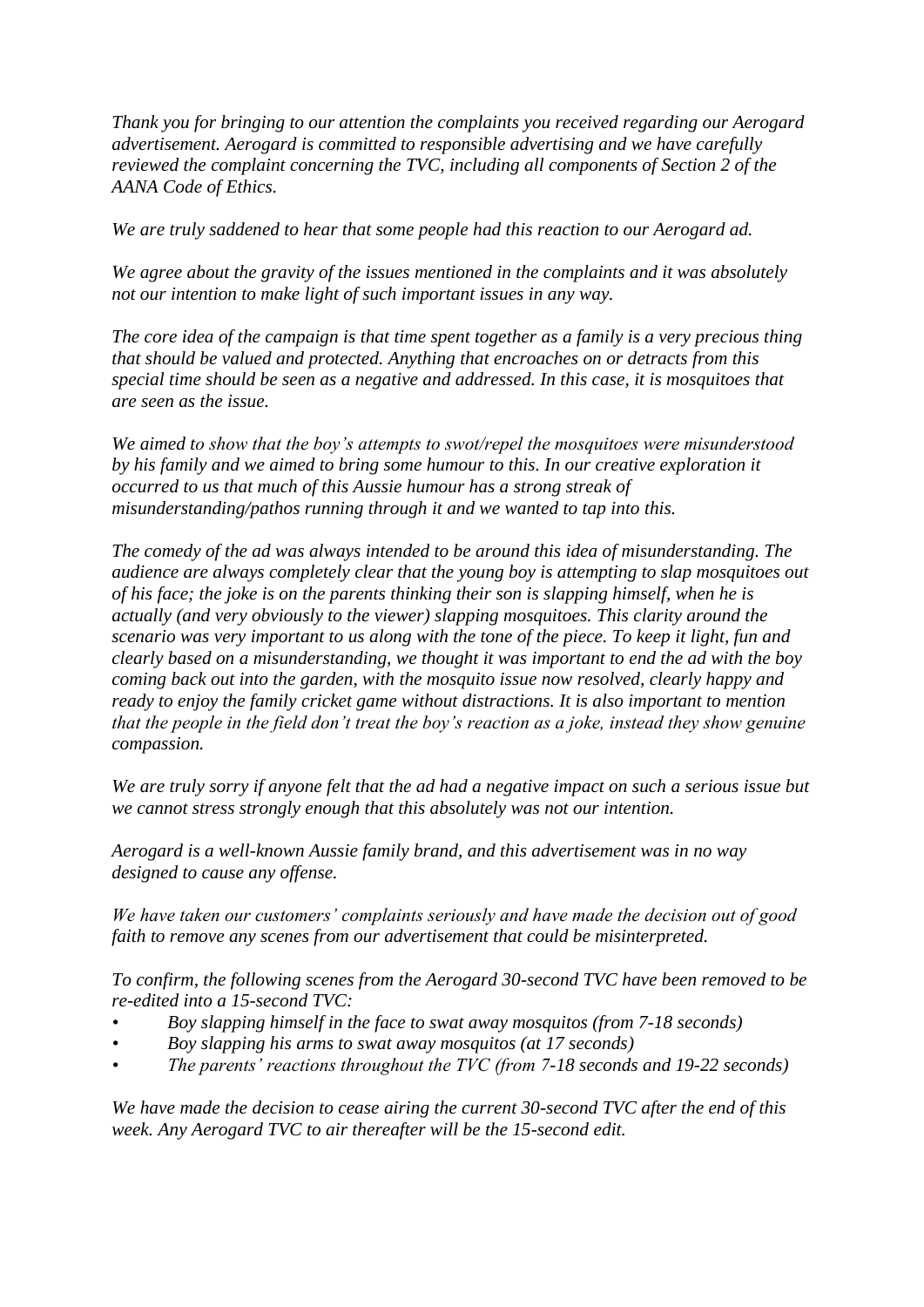*We thank you for your consideration.*

### **THE DETERMINATION**

The Advertising Standards Board ("Board") considered whether this advertisement breaches Section 2 of the Advertiser Code of Ethics (the "Code").

The Board noted the complainant's concerns that the advertisement depicts a boy behaving in a way that trivialises self-harm.

The Board viewed the advertisement and noted the advertiser's response.

The Board considered whether the advertisement complied with Section 2.1 of the Code which requires that 'advertisements shall not portray or depict material in a way which discriminates against or vilifies a person or section of the community on account of race, ethnicity, nationality, gender, age, sexual preference, religion, disability, mental illness or political belief.'

The Board noted the Practice Note to Section 2.1 of the Code which provides the following definitions:

"Discrimination – unfair or less favourable treatment Vilification – humiliates, intimidates, incites hatred, contempt or ridicule".

The Board noted this television advertisement features a family playing cricket in the backyard. The Dad hits a shot that goes high in the air and encourages the boy to catch it. The ball hits the boy on the head. The Dad comments that it was "a nice try, don't worry, you'll get the next one." The sound of a mosquito is heard and the boy starts to slap himself and walks inside. The boy is seen applying Aeroguard and returns to the game and takes a spectacular catch and winks at the camera.

The Board noted the complainant's concerns that the depiction of the boy is offensive as it makes him appear that he has a mental illness.

The Board considered the overall impression of the advertisement as it shows the story of the family together playing cricket and the real nuisance that mosquitos present to outdoor activities in Australia.

The Board noted that it is clear to the viewer that the boy is being annoyed by mosquitos. The Board noted that the parents are not aware that the boy is slapping himself as a response to the mosquitos and that this is a communication breakdown between the boy and the parents. The Board noted that the parents are responding to the boy's actions thinking he is upset by missing the catch.

The Board noted that from the point in the advertisement where the boy starts to slap himself, it is evident to the audience that he is responding to the mosquito attack.'

The Board noted that the boy applies the Aeroguard product and after this takes a good catch confirming the fact that the failed earlier catch was because of the effect of the mosquitos